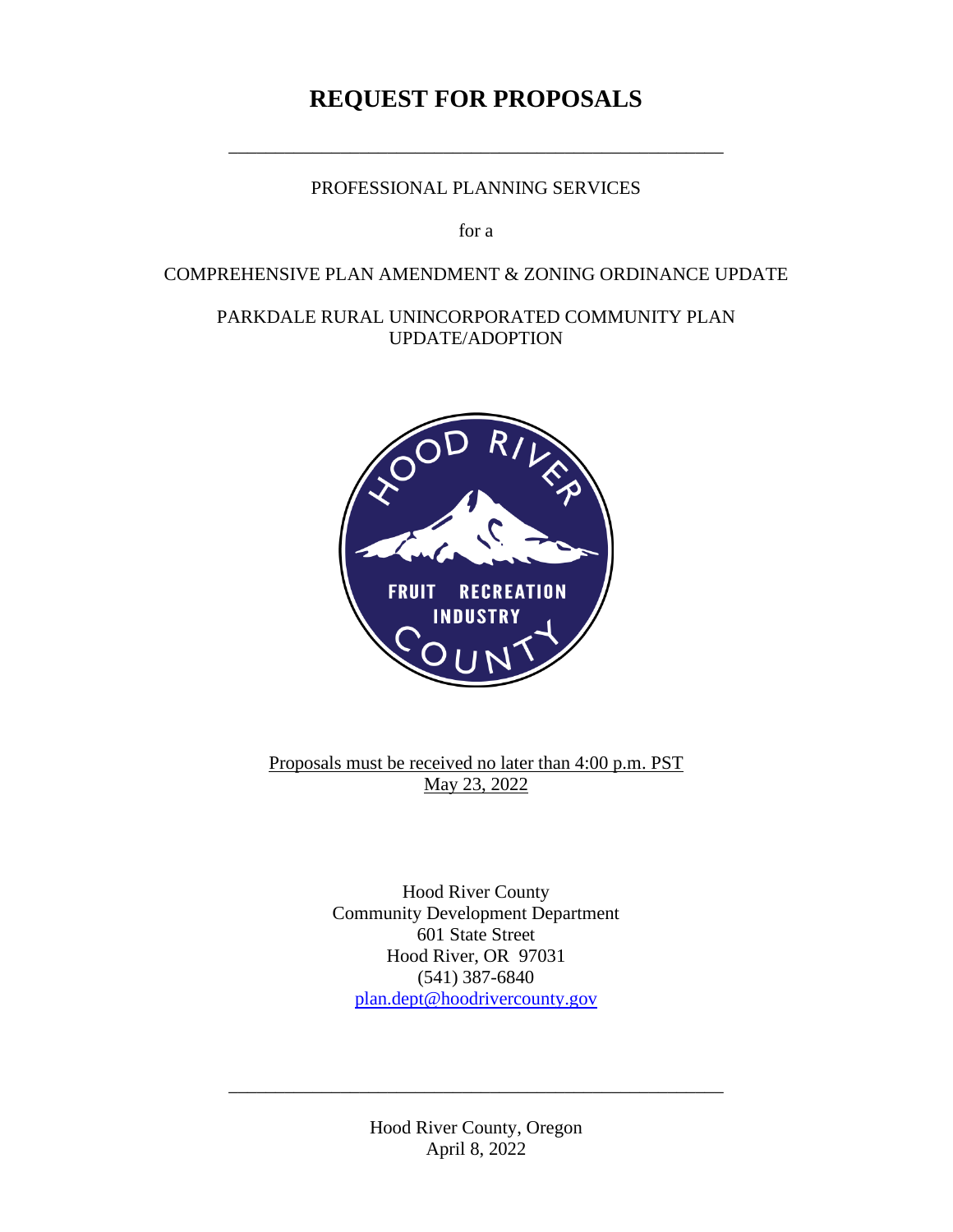# **I. INTRODUCTION AND BACKGROUND**

Hood River County is soliciting proposals from a qualified consultant or consulting team for planning services related to Statewide Planning Goal 14 (Urbanization) and compliance with OAR 660, Division 22 for establishing Parkdale as a rural unincorporated community.

The community of Parkdale is an exception area located in the upper Hood River Valley, approximately 17 road miles south of the City of Hood River. As part of Hood River County's originally acknowledged comprehensive plan, the community of Parkdale was planned and zoned to accommodate both existing and new commercial, industrial, and residential development through the goal exception process. Parkdale contains multiple businesses, residential neighborhoods, community facilities (*e.g. elementary school, community center, and fire station*), and a large fruit packing operation. The community is served by public water and sanitary sewer systems, and private utilities.

The project being proposed was first initiated by the County in 2002 as part of a larger proposal, which included Odell, another exception area that is eligible to become an unincorporated community located approximately 9 miles to the north of Parkdale. This combined project got put on hold in 2004 so the County could bolster some of its findings related to the Odell unincorporated community boundary.

In 2008, the Parkdale portion of the project was reactivated separate of Odell and brought back before the County Board of Commissioners for consideration. As part of this process, it was realized that the Parkdale Sanitary District Wastewater Treatment Facility was out of compliance with DEQ discharge requirements, which might affect the systems overall capacity over time. Based on this information, the project was put on hold to give Parkdale Sanitary District time to work with DEQ to correct their system deficiencies.

According to Murray Smith Engineering, the engineering firm representing Parkdale Sanitary District, a new Wastewater Treatment Plant (WWTP) facility upgrade was completed almost two years ago. Based in part on this system upgrade, the County Board of Commissioners has directed staff to reactivate the Parkdale Community Plan for adoption and recognition as an official unincorporated community per the requirements of OAR 660, Division 22.

The general scope of services being sought includes the following:

- 1. Review and evaluate the original Parkdale Community Plan and related material from 2004.
- 2. Facilitate public outreach by soliciting community input through a mailed survey/questionnaire to affected residents and others, and hosting two in-person community meetings.
- 3. Work with affected public agencies to determine the capacity of their facilities to serve existing and future development within the Parkdale community.
- 4. Revise and update the Parkdale Community Plan based on pertinent information obtained from the public, affected public agencies, and others. As necessary, augment existing findings, zoning codes, comprehensive plan policies, and maps in compliance with the requirements of OAR 660, Division 22.
- 5. Present the revised Parkdale Community Plan to the County Planning Commission and Board for review and adoption.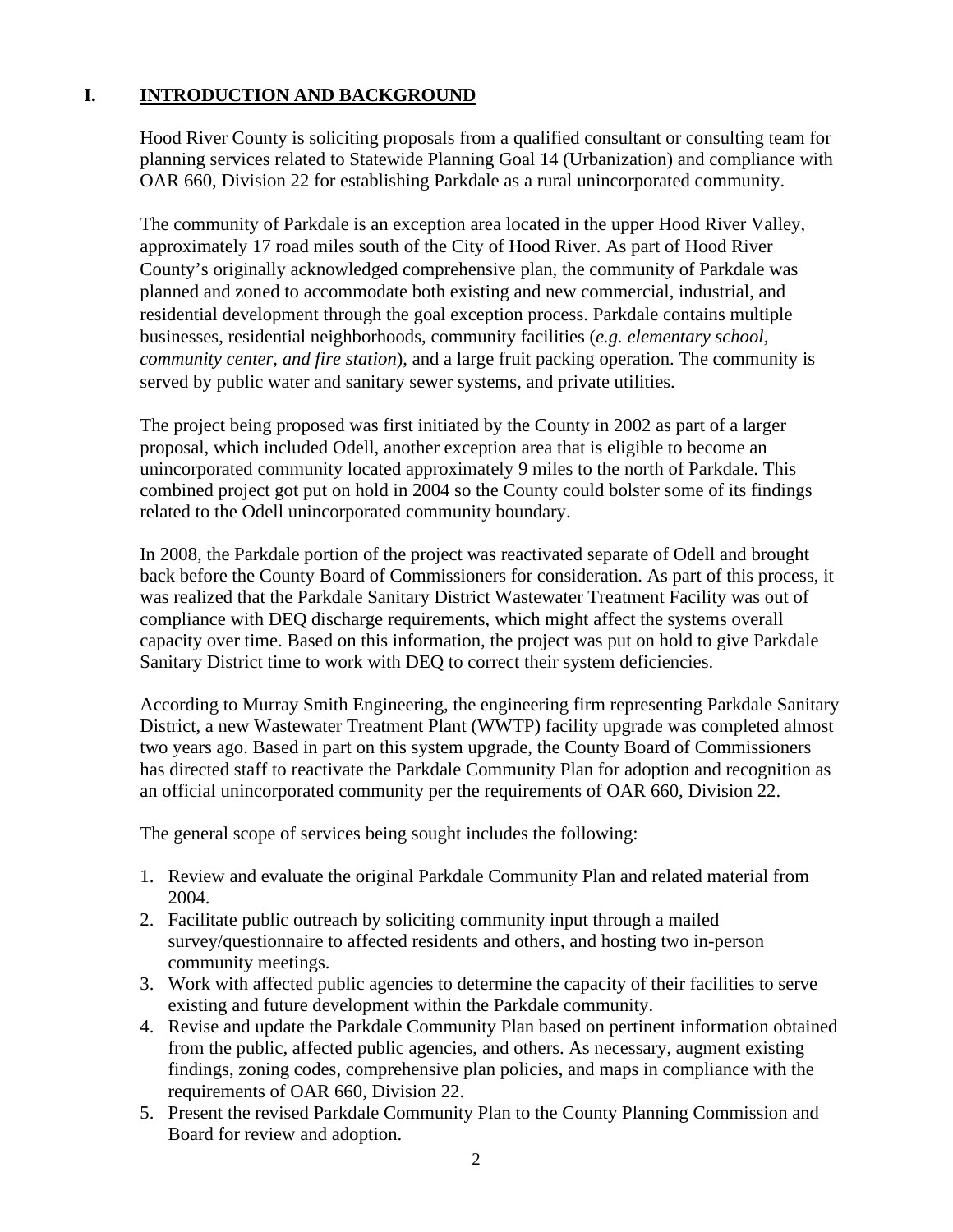## **II. SCOPE OF WORK**

The successful consultant will be required to complete the following:

#### A. Project Kick-Off:

- 1. Review and analyze all pertinent County documents used in developing the original Parkdale Community Plan. Documents will be provided by the County in digital form.
- 2. Identify all applicable State and County requirements for completing the project (e.g. OAR 660-022).
- 3. Meet with County staff either in person or virtually to develop a project workplan and schedule. One or two meetings anticipated. Periodic check-in meetings will be likely as the project develops.

#### B. Community Outreach/Notice:

- 1. Develop a community survey/questionnaire for mailing to affected Parkdale residents. A sample questionnaire from prior efforts is available. County staff will identify property owners and complete the mailing, while the hired consultant will analyze and summarize the results.
- 2. Host two in-person community meetings, including one focused on the Latino community, including presentation in Spanish. The purpose of the meetings is to inform the community of the project, determine the preferred vision of the community, and solicit other input for consideration in updating the revised Parkdale Community Plan. A written summary of each meeting with a description of comments received and answers given, like what was provided in Appendix D of the original Parkdale Community Plan, shall be provided. County planning staff will be responsible for all personal communications with individual property owners or interest groups with general questions related to the project.
- 3. Contact DLCD for project insight and coordination. County staff will provide a Form 1 notice to DLCD staff, as prescribed.
- 4. County staff to complete a Measure 56 notice (discussed in greater detail below).

#### C. Public Facility Plan Work:

1. Contact affected public agencies, including but not necessarily limited to Parkdale Sanitary District, Parkdale Water District, Parkdale Fire District, ODOT, and County Public Works, to determine interest and potential involvement in the project based on the needs of the project.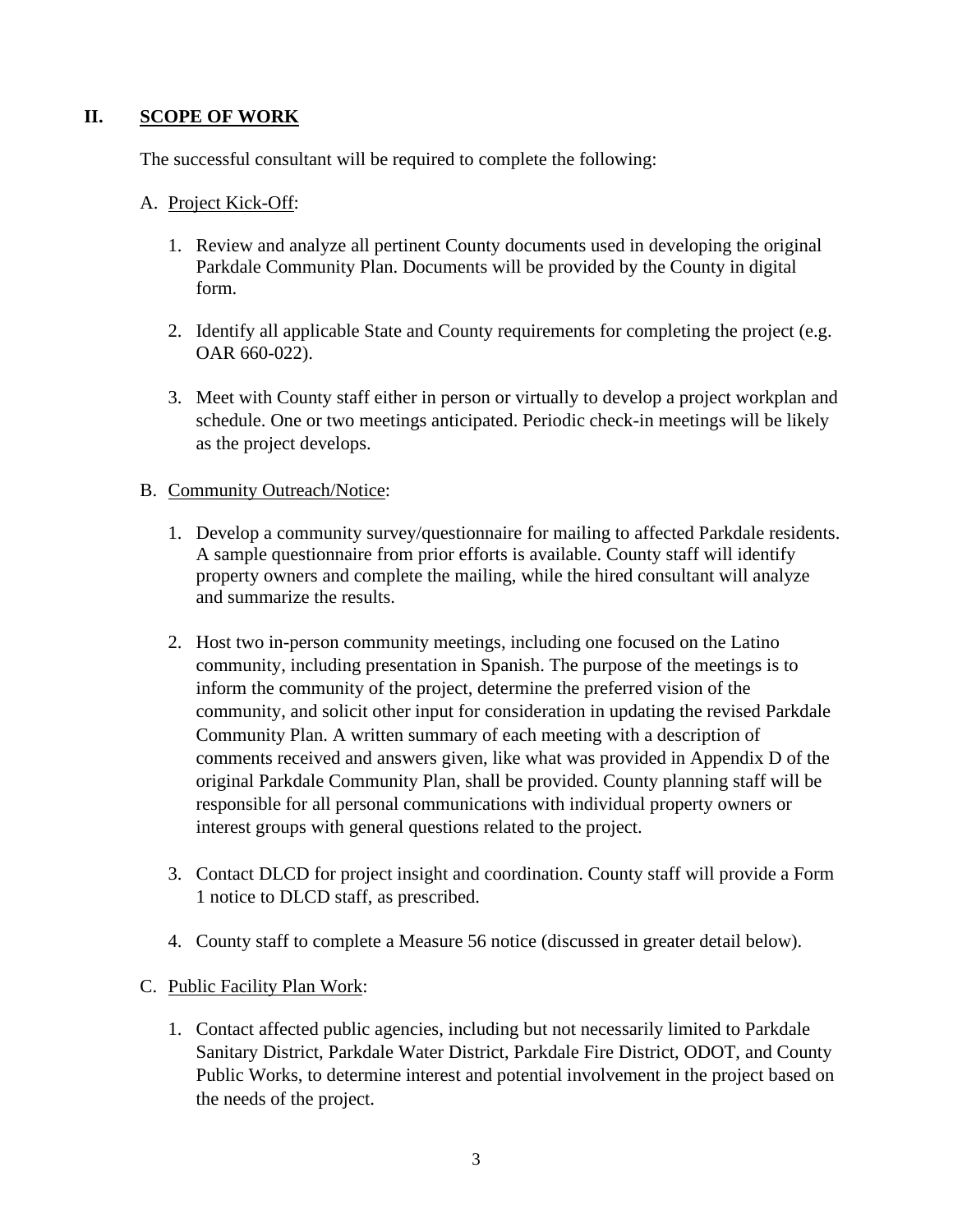- 2. Complete a public facility analysis for Parkdale Sanitary District to determine existing facility conditions and capacity to serve anticipated growth. As noted above under the Introduction/Background section, the capacity and DEQ discharge requirements of the Parkdale Sanitary District was the reason that the Parkdale Unincorporated Community Plan was not adopted in 2008. However, since that time, the Parkdale Wastewater Treatment Plant has been upgraded and brought into compliance with applicable DEQ requirements. Full DEQ compliance will need to be confirmed. Coordination with the Parkdale Sanitary District and possibly their hired engineer, Murray Smith Engineering, will also be required to determine the overall capacity of the District's entire collection system. If this information is not readily available, Murray Smith Engineering or another qualifying firm may need to be hired to complete a "collection system capacity analysis" for the Parkdale Sanitary District to help verify the community's growth potential. This analysis would be paid for by the County separately.
- 3. Obtain a current public facility plan or other details from Parkdale Water District confirming their water right, existing facility conditions, and capacity to serve anticipated growth. Some general information is available in the 2004 Parkdale Community Plan regarding this item, which will need to be confirmed and, if necessary, updated.
- 4. Revise or supplement the traffic analysis/information used as part of the original Parkdale Community Plan. This may result in obtaining a traffic assessment letter or other related data to update the prior traffic analysis. Seeking technical assistance or coordination with ODOT and County Public Works Department may be required.
- 5. Revise the buildout analysis completed as part of the original Parkdale Community Plan. Use the draft Parkdale Community Plan, Chapter II, Section A, as a guide to address existing land use and zoning conditions and Chapter III, Section B, as a guide to address the capacity to serve anticipated growth within the proposed community boundary. Develop and offer assumptions, similar to what was provided as part of Appendix E of the original Parkdale Community Plan.

#### D. Population Forecast Update:

1. Review and analyze the 2016 Coordinated Population Forecast and more recent population estimates from Portland State University for Hood River County, as well as the 2010 & 2020 census data for the Parkdale CDP (Census Defined Place), which will be provided by the County. The referenced population data will be used by the consultant to update the original Parkdale Community Plan.

#### E. Comprehensive Plan, Zoning Ordinance, and Zoning Map Revisions:

1. Review the comprehensive plan changes proposed as part of the original Parkdale Community Plan and determine if they still apply or need to be augmented based updated findings. See Appendix F of the original Parkdale Community Plan for details.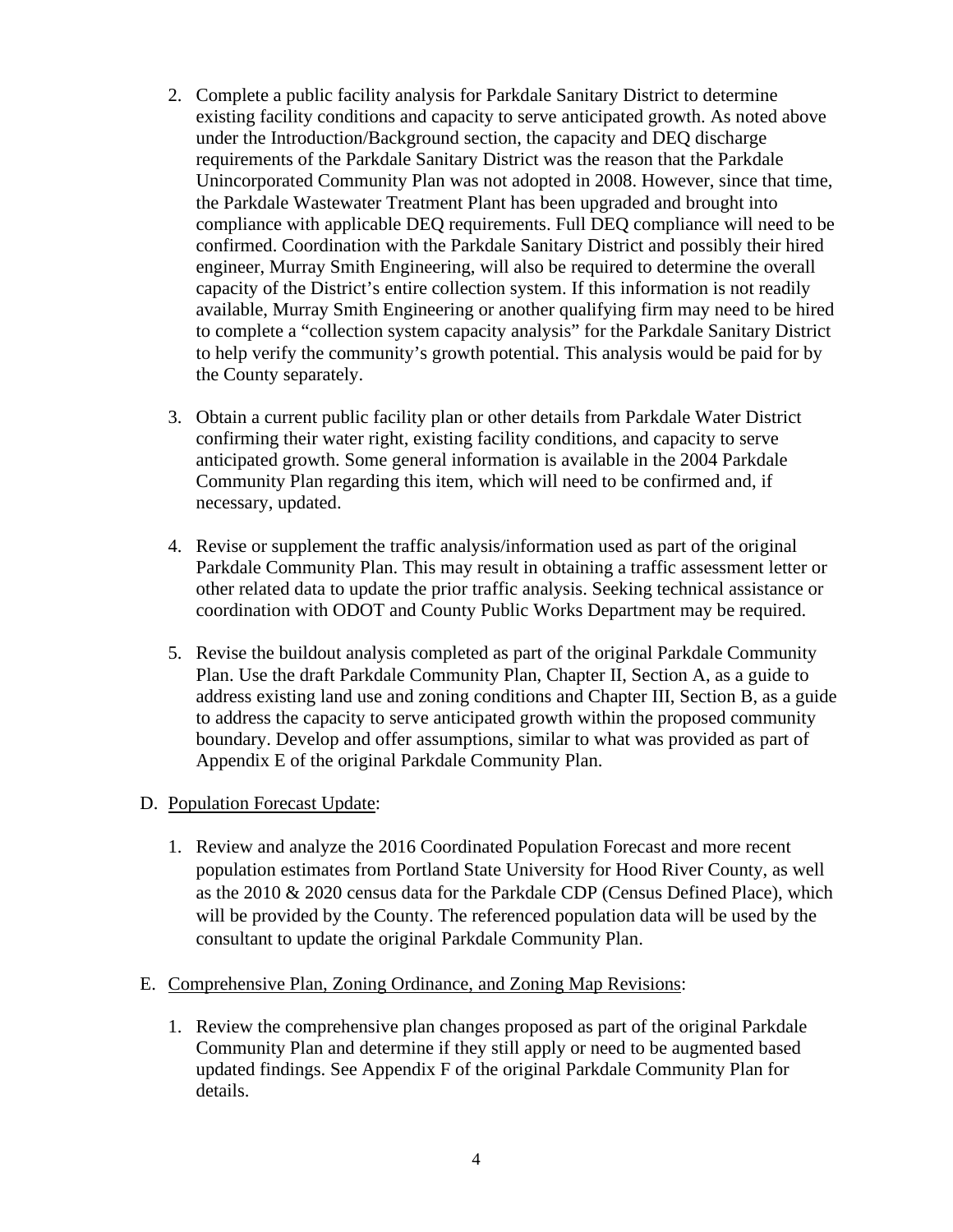- 2. Review the zoning regulations for the amended commercial, industrial, and residential zones proposed as part of the original Parkdale Community Plan and modify as necessary should changes be proposed. Confirm consistency with other similar zones in the County and consider any revisions identified by staff. Also, identify any State statute and rule or County zoning ordinance changes that have occurred since at least 2008 that should be considered for inclusion in the plan and/or amended ordinances (e.g., accessory dwelling units, short-term rentals, etc.)
- 3. Review the zoning maps proposed as part of the original Parkdale Community Plan and revise as necessary should changes be proposed. The work required to re-create the original proposed zoning map for Parkdale and any revision needed will be completed by the County GIS Coordinator.
- F. Parkdale Unincorporated Community Plan Revisions:
	- 1. Update and develop a new Parkdale Unincorporated Community Plan based on revised data and findings, as discussed above.
	- 2. Use as much of the existing Parkdale Community Plan format and information as appropriate, including the draft findings to justify compliance with OAR 660-022, while supplementing it, as necessary.
	- 3. Provide a revised draft copy of the Parkdale Community Plan to DLCD staff for review and initial input.
- G. Measure 56 Notice:
	- 1. County staff will prepare a Measure 56 notice, identify all affected property owners, and complete the requisite mailing.
- H. Work Session/Public Hearing Presentations:
	- 1. Give an in-person staff presentation during at least one work session and one public hearing before both the County Planning Commission and Board of Commissioners (4 total). County staff will schedule meetings, post information on its website, and provide mailings to commissioners and parties of record via USPS and/or email.
	- 2. Revise findings and other information as necessary based on input from the Planning Commission and Board. Up to two draft revisions assumed.
- I. Plan Adoption:
	- 1. Develop and present a final ordinance for the Board to sign.
	- 2. Provide final work products to the County, including the Parkdale Community Plan with final appendices. Submittals shall include one original hardcopy and digital copy in MS Word and PDF format delivered on a thumb drive.
	- 3. County staff will complete and submit Form 2 notice to DLCD.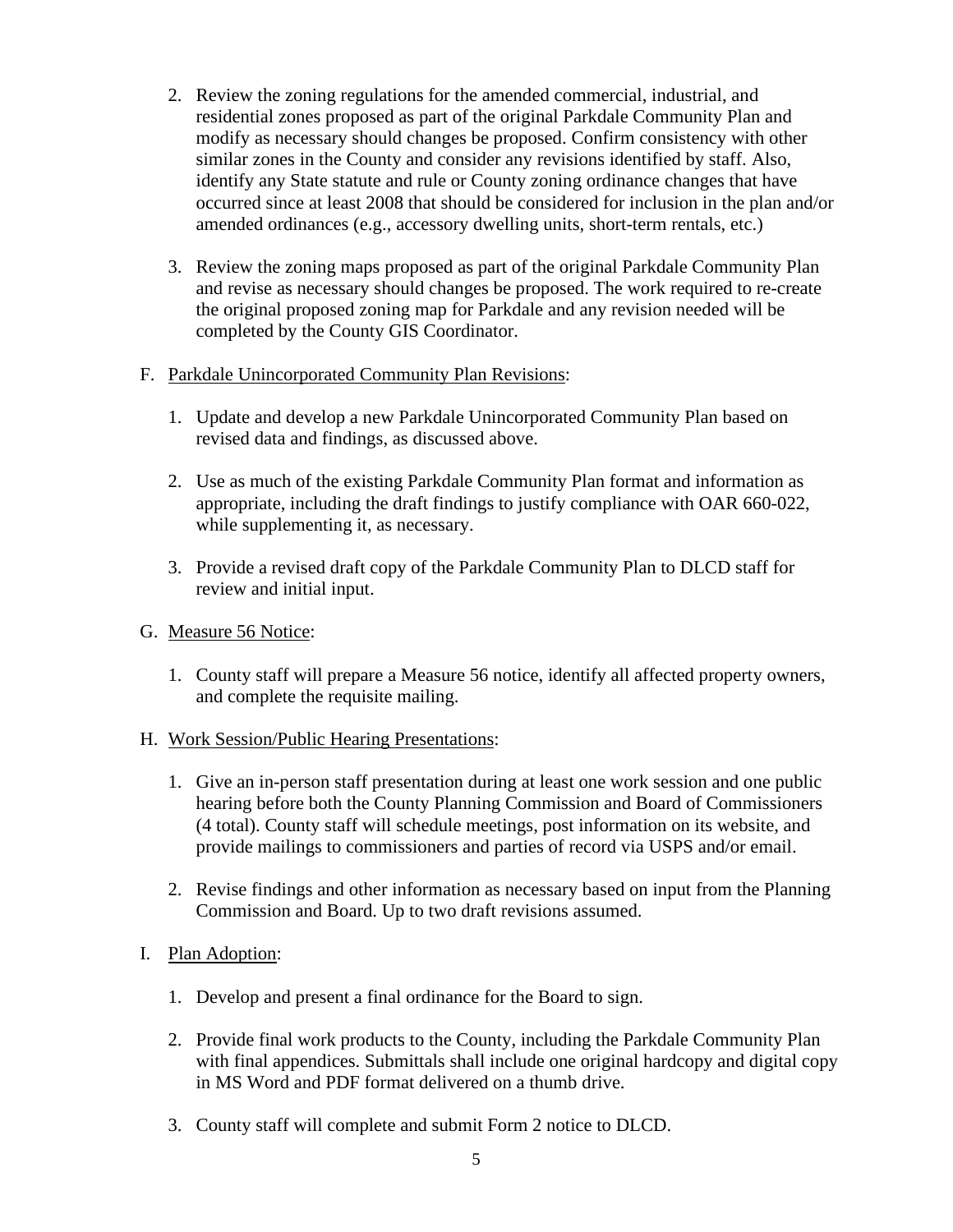### **III. EXPECTATIONS**

The following are expectations related to the stated project:

- A. The consultant will be expected to either periodically meet with or provide written progress reports to the County Community Development Director over the duration of the project to establish objectives, discuss alternatives, provide direction, and review progress. The frequency of these progress meeting or reports will be determined in consultation with both the staff and the consultant before the project starts. All meetings shall occur over the phone or via teleconference (e.g. Zoom, MS Teams), while written reports shall be provided by email.
- B. The consultant will not need to hire any land use attorneys and is not providing legal advice as part of the final contract.
- C. The consultant will confer with County and DLCD staff, and other parties, via telephone, email, or other similar device. All required in-person meetings, excluding those specified in the above scope of work, shall be at the expense of the consultant.
- D. The County Community Development Director will be the primary contact to assist the consultant as needed and be available during all phases of the project to assist in providing technical assistance, information, documentation, and explanations. The Director will also be available to provide necessary background information and documents related to the project, necessary community contacts, logistics for arranging or conducting community meetings, work sessions, public hearings, etc.

# **IV. PROPOSAL SUBMITTAL REQUIREMENTS**

The consultant must provide a straightforward, concise description of their capabilities to satisfy the requirements of this RFP. Emphasis should be on completeness and clarity of content and cost effectiveness of the proposal. Proposals should be prepared generally in the format described below for the ease of the County in reviewing multiple proposals. Information included within the proposal may be used to evaluate your submission as part of any criteria regardless of where that information is found within the proposal. Information obtained from the proposal and from any other relevant source may be used in the evaluation and selection process.

A. Letter of Transmittal: All proposals must include a cover letter addressed to Eric Walker, County Community Development Director, and signed by a duly constituted official legally authorized to bind the applicant to both its proposal and cost schedule. The cover letter must include name, address, and telephone number of the consultant submitting the proposal and name, title, address, telephone number, and email address of the person or persons to contact who are authorized to represent the consultant and to whom correspondence should be directed.

Cover letter shall also confirm consultant's intent to meet requirements set forth in this RFP. Confirmation of compliance with insurance requirements set forth on *Exhibit A –*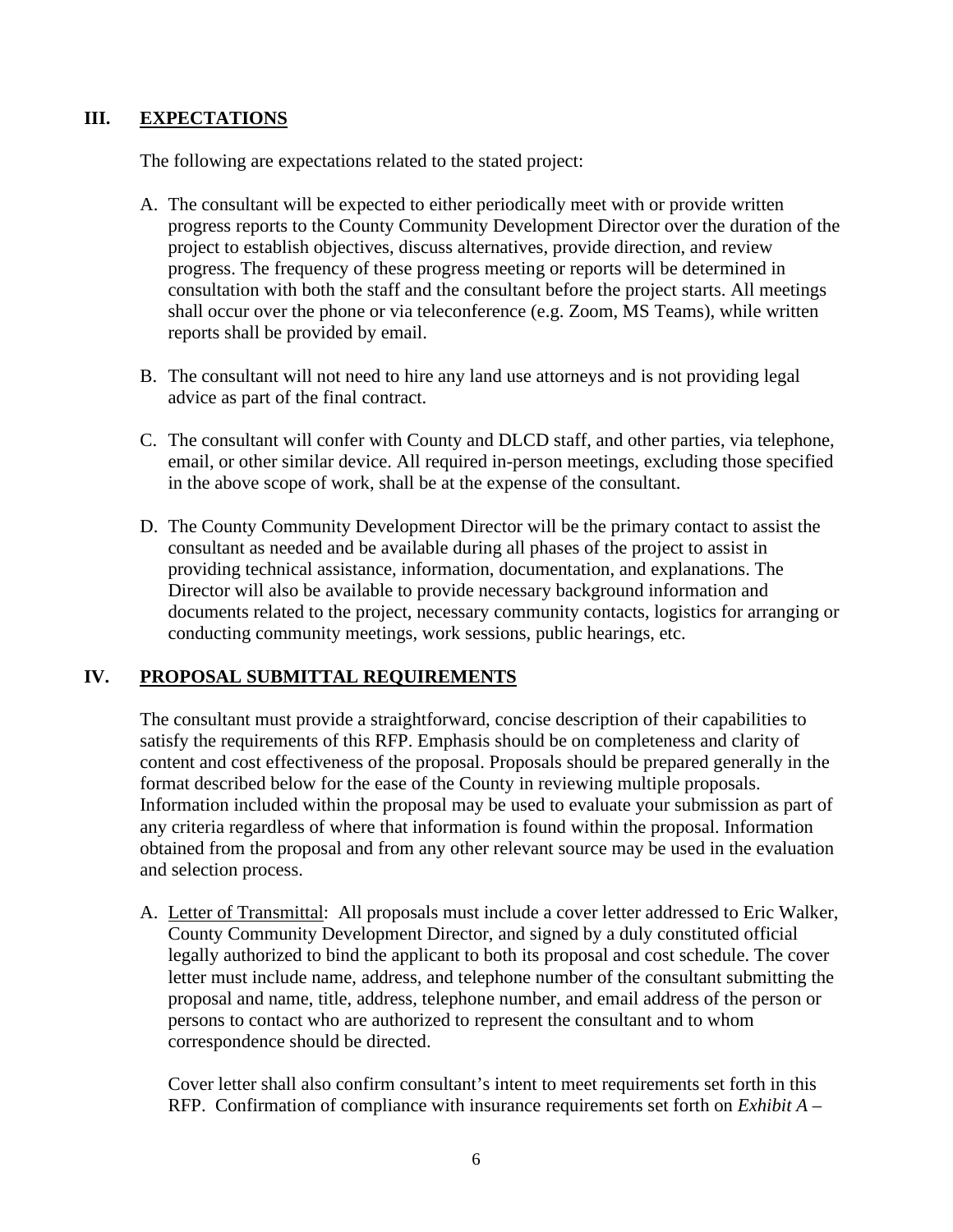*Sample Personal Services Contract –* attached hereto and by this reference made a part hereof, and contractual matters pertaining thereto, shall be contained in the cover letter.

- B. Table of Contents: Include a clear identification of the material by section and page number.
- C. Executive Summary: The consultant shall use this section to introduce the scope of the proposal and to summarize the key provisions of the proposal. Provide a statement describing why you or the firm are qualified to perform this work.
- D. Billing Rates: Provide an itemized estimate, detailed by task, of the total cost of completing the project.
- E. Experience, Technical, and Other Qualifications (20 points): List the firm and key personnel qualifications relative to the scope of work for this RFP, including but not limited to the items listed below:
	- 1. Indicate the location of the office and the number of people, by level, expected to handle the project.
	- 2. Provide a list of the office's current and recent government clients, indicating the type(s) of services performed and the number of years served for each.
	- 3. Provide names of project manager, key personnel, and any subcontractors who will be assigned to the project, relative experience, qualifications, and periods of service with the firm.
	- 4. Describe the consultant's project management philosophy. Describe the management style of the proposed project manager and any unique abilities that person brings to the project. Describe the consultant's quality control program and methods used to maintain schedule and budget.
	- 5. Identify proposed sub-contractors, if any, and the portion(s) of the engagement for which they will be used.
	- 6. Describe liability insurance coverage arrangements to assure that it is sufficient to cover claims.
	- 7. Experience working with local jurisdictions in updating Comprehensive Plans, especially those related to planning for unincorporated communities and complying with relevant Oregon Administrative Rules. For those without direct Oregon experience, a thorough understanding of the Oregon Land Use System must be demonstrated.
- F. Response to Scope of Work (20 points): Demonstrate your understanding of the project and the needs of the County, approach to public involvement and participation, and ability to complete the necessary work on time and on budget. This includes but is not limited to the items listed below:
	- 1. Explain how you propose to coordinate with County personnel, if at all, to assist you during the project and indicate the approximate time required of County personnel in this capacity.
	- 2. Provide strategies to facilitate a creative public outreach and participatory process to gather community input.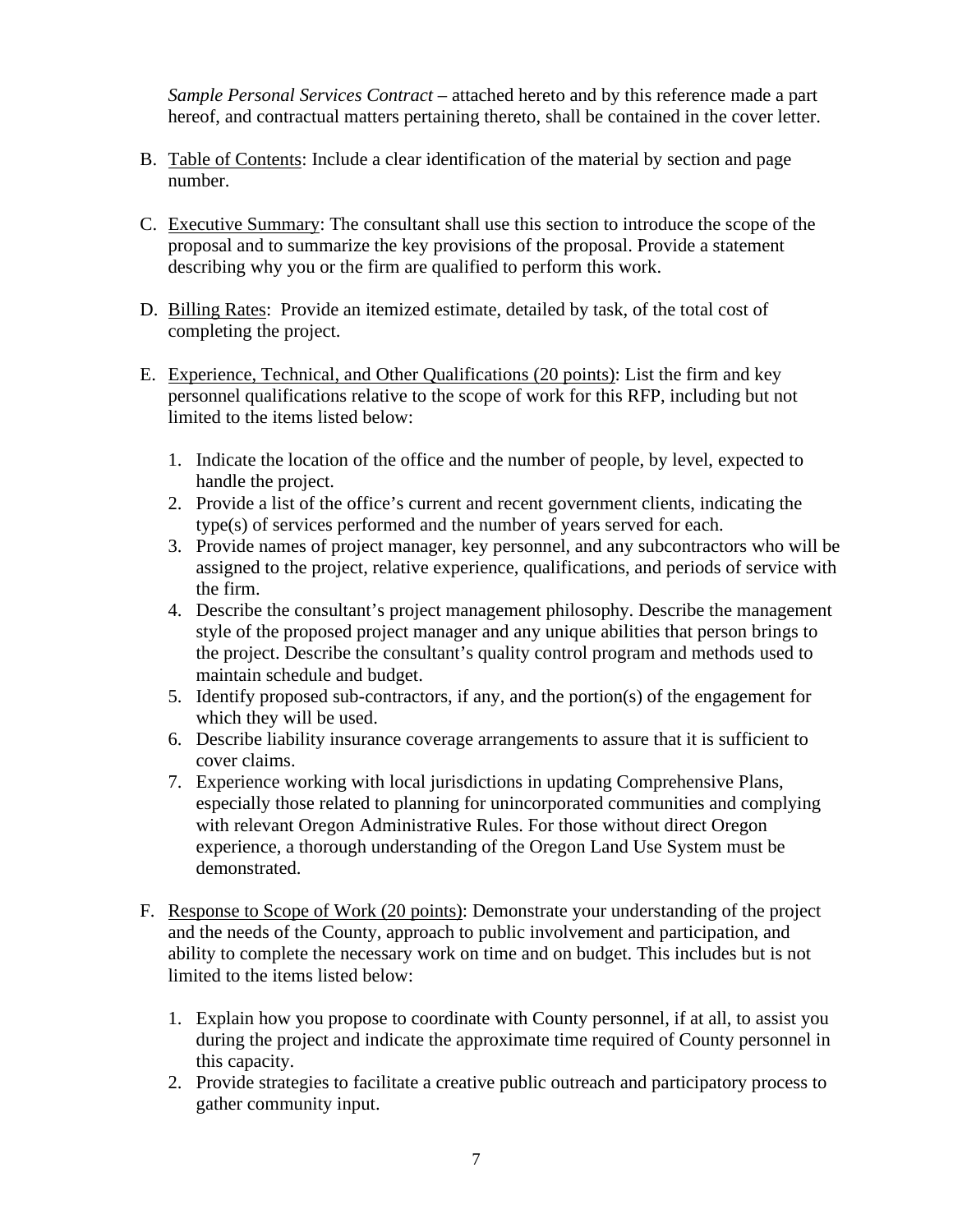- 3. Demonstrate a thorough understanding of applicable requirements from OAR 660- 022 and the ability to gather the necessary data to support appropriate development densities, while ensuring adequate public facilities to accommodate a final unincorporated community boundary.
- 4. Formulate, recommend, and ultimately draft based on the results of community input – a revised Parkdale Community Plan, including amended zone ordinances, maps, and comprehensive plan goals and policies. It is envisioned that much of the existing draft Community Plan will be used.
- 5. Provide a schedule (calendar) for completing the project by July 2023.
- G. References (10 points): Provide contact information for at least three (3) municipal clients, current and/or prior, with a brief description of the work performed by the consultant. Ideally, at least one of the references should be a governmental entity for which the consultant completed a project similar to the one described in this RFP. Hood River County will check references prior to entering a contract with the consultant.
- H. Additional Information: Any other information that the consultant feels applicable to the evaluation of the proposal should be included in this section, subject to the page limitations identified in Subsection J, below. You may use this section to address those aspects of your services that distinguish you or your firm from others.
- I. Compliance with Applicable Law: The proposal shall include a formal statement of the consultant's intent to certify its compliance with the following:
	- 1. All federal, state, and local laws and ordinances applicable to the work required under this proposal, including without limitation the provisions of ORS 279.111, 279.312, 279.314, 279.316, 217.318 and 279.320, as set forth in the *Exhibit A – Sample Personal Services Contract –* attached hereto.
	- 2. 31 U.S.C. § 1352 (Certification Regarding Lobbying); Title VI of the Civil Rights Act of 1964; Section V of the Rehabilitation Act of 1973; The Americans with Disabilities Act of 1990, Pub. L. No. 101-336; ORS 659.425, and all regulations and administrative rules established pursuant to those laws; and all other applicable requirements of federal and state civil rights and rehabilitation statutes.
- J. Proposal Deadline: Sealed RFP submissions must be received **no later than Monday, May 23, 2022 at 4:00 p.m. PST**. Late submissions will not be accepted. Submission should be addressed to:

Eric Walker, Director Hood River County Community Development Department 601 State Street Hood River County, Oregon 97031

Phone: 541.387.6840 Email: [eric.walker@hoodrivercounty.gov](mailto:eric.walker@hoodrivercounty.gov)

Proposals will be submitted in hard copy form (4 copies) in a sealed envelope clearly marked "**Parkdale Unincorporate Community Plan RFP.**" Proposals should be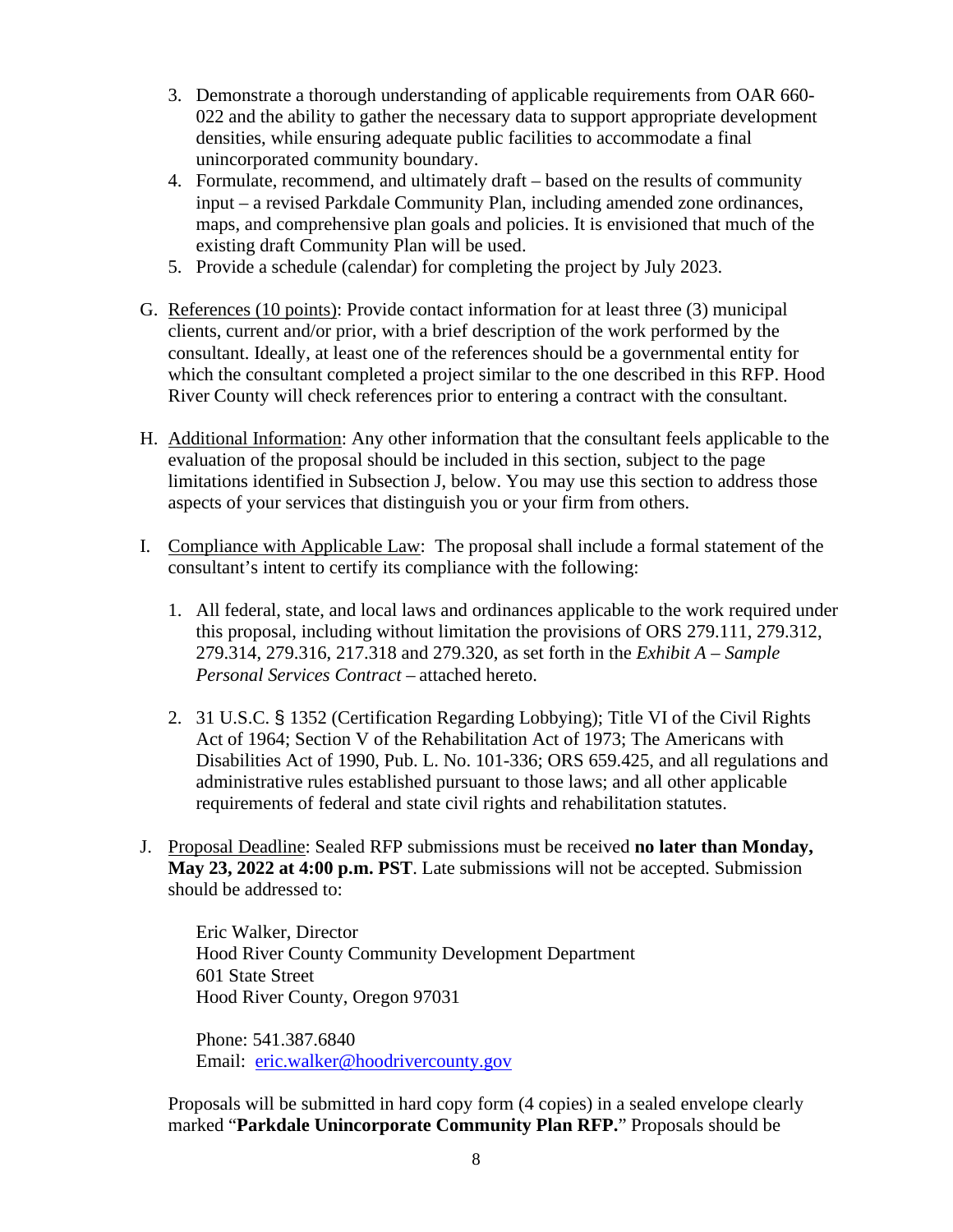prepared on standard sized paper and limited to 15 pages. Originals should be marked "Original" and must bear an original ink signature by an individual authorized to represent the consultant.

Hood River County reserves the right to reject proposals not in compliance with the prescribed procedures and requirements set forth in the RFP and may reject for good cause any or all responses upon a finding of the County that it is in the public interest do so.

Any questions or clarifications regarding the project or this RFP should be emailed to the Community Development Director at the email above no later than May 16, 2022.

Any addenda or amendments to this RFP will be in writing and posted on Hood River County Community Development Department website [\(http://hrccd.co.hood-river.or.us/\)](http://hrccd.co.hood-river.or.us/), under Planning  $& Zoning$ . It will be the responsibility of potential consultants to check the website for addenda or amendments. No proposal will be considered that is not responsive to any issued amendments. Protests based on terms, condition, or requirement of proposal documents must be raised by submission deadline or be waived by consultant. Protests procedures are as defined under Oregon ORS 279C.110(8) and OAR 137-048-0240.

#### **FAILURE TO INCLUDE ALL INFORMATION REQUESTED AND/OR FAILURE TO PROVIDE EVIDENCE THAT THE APPLICANT MEETS THE MINIMUM QUALIFICATIONS LISTED HEREIN SHALL CAUSE SUCH PROPOSAL TO BE REJECTED AND NOT BE EVALUATED OR CONSIDERED IN THE SELECTION PROCESS.**

#### **V. PROPOSAL EVALUATION AND SCORING**

The County intends to select the most qualified consultant exhibiting the strongest ability to provide the highest quality service.

A. Proposal Evaluation: Proposals will be ranked according to the following, which are described further in Section IV, Subsections E, F, and G above:

| Points | Criteria                                                          |
|--------|-------------------------------------------------------------------|
| 20     | Experience and qualifications of firm and individuals to be       |
|        | assigned to the project.                                          |
| 20     | Understanding of the project, comprehensiveness, effective        |
|        | public involvement strategies, and ability to perform the work in |
|        | an efficient and cost-effective way.                              |
| -10    | Expertise/experience including references from similar            |
|        | engagements.                                                      |

B. Evaluation Committee: The County will assemble an Evaluation Committee made up of at least three individuals to evaluate the proposals based on the above criteria. Members of the Evaluation Committee will include staff and at least one outside person, such as a member of the County Planning Commission or Board of Commissioners or County resident.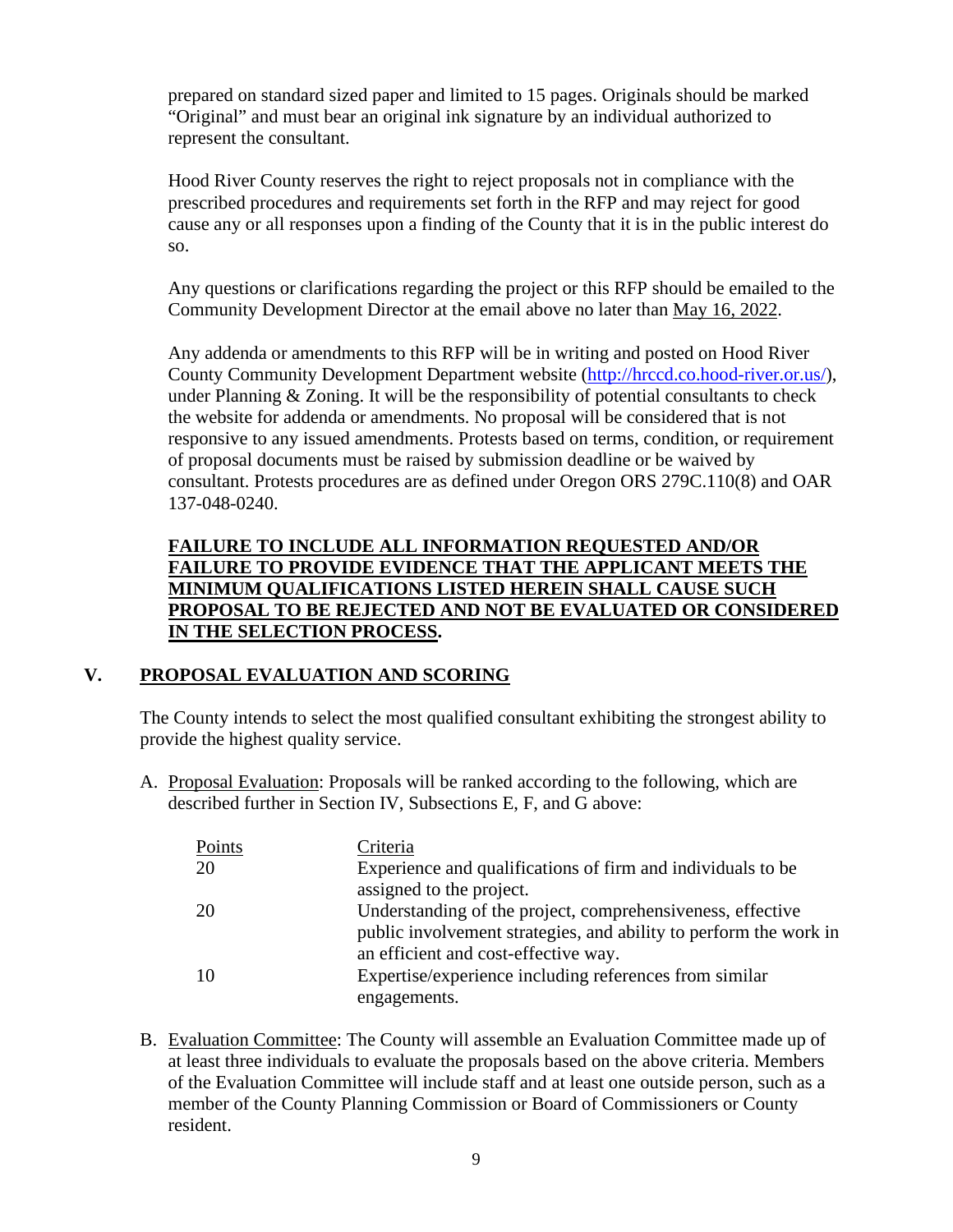C. Interview: The Evaluation Committee reserves the right to select a short list of the highest-scoring consultants for interviews, which will be conducted either by phone or virtually (*e.g. Zoom*). Additionally, the Evaluation Committee may require submission of supplemental materials. Interviews will be ranked based upon the following:

| <b>Understanding and Approach</b> | 25 points |
|-----------------------------------|-----------|
| <b>Agent/Firm Capabilities</b>    | 25 points |
| Total                             | 50 points |

#### D. Evaluation Process and Terms of an Agreement:

The County reserves the right to modify or incorporate additional steps in the evaluation process in the interest of having a thorough and comprehensive body of information to make a recommendation.

Upon completion of the evaluation process by the Evaluation Committee, the County will advise the consultant of the selection and negotiate the appropriate agreement(s) with the highest-ranked consultant to finalize a contract. If a contract cannot be successfully negotiated with the highest-ranked consultant, then negotiations will be terminated with that consultant and the County will enter negotiations with the next highest-ranked consultant until an agreement is reached or an impasse is declared.

The agreement(s) will define the extent of services to be rendered, method, and amount of compensation. The selected consultant whose qualifications meet the requirements stated herein and whose proposal best meets the selection criteria as determined by Hood River County agrees to enter into a contract with the County. This will include meeting all requirements for providing General and Professional Liability Insurance and Workers Compensation.

The County reserves the right to negotiate a final contract that is in the best interest of Hood River County. The proposal will become a part of the agreement. The consultant will serve at the pleasure of the Hood River County Community Development Department.

Once a tentative agreement is prepared, it will be presented to the Hood River County Board of Commissioners to award the professional services contract. Final award will be subject to the execution of the contract.

- E. Contract Duration: The selected consultant shall be designated as the County's consultant for this project for a twelve (12) month term with one (1) optional six (6) month extension.
- F. Contract Fees: The Hood River County Board of Commissioners must approve the contract prior to commencement of work. Up to 90% of the total fee may be billed through interim or progress billings prior to issuance of the final product. Should circumstances arise during the project that require significant additional work to be performed in excess of the amounts set forth in the contract, additional costs shall be negotiated prior to commencement of the work.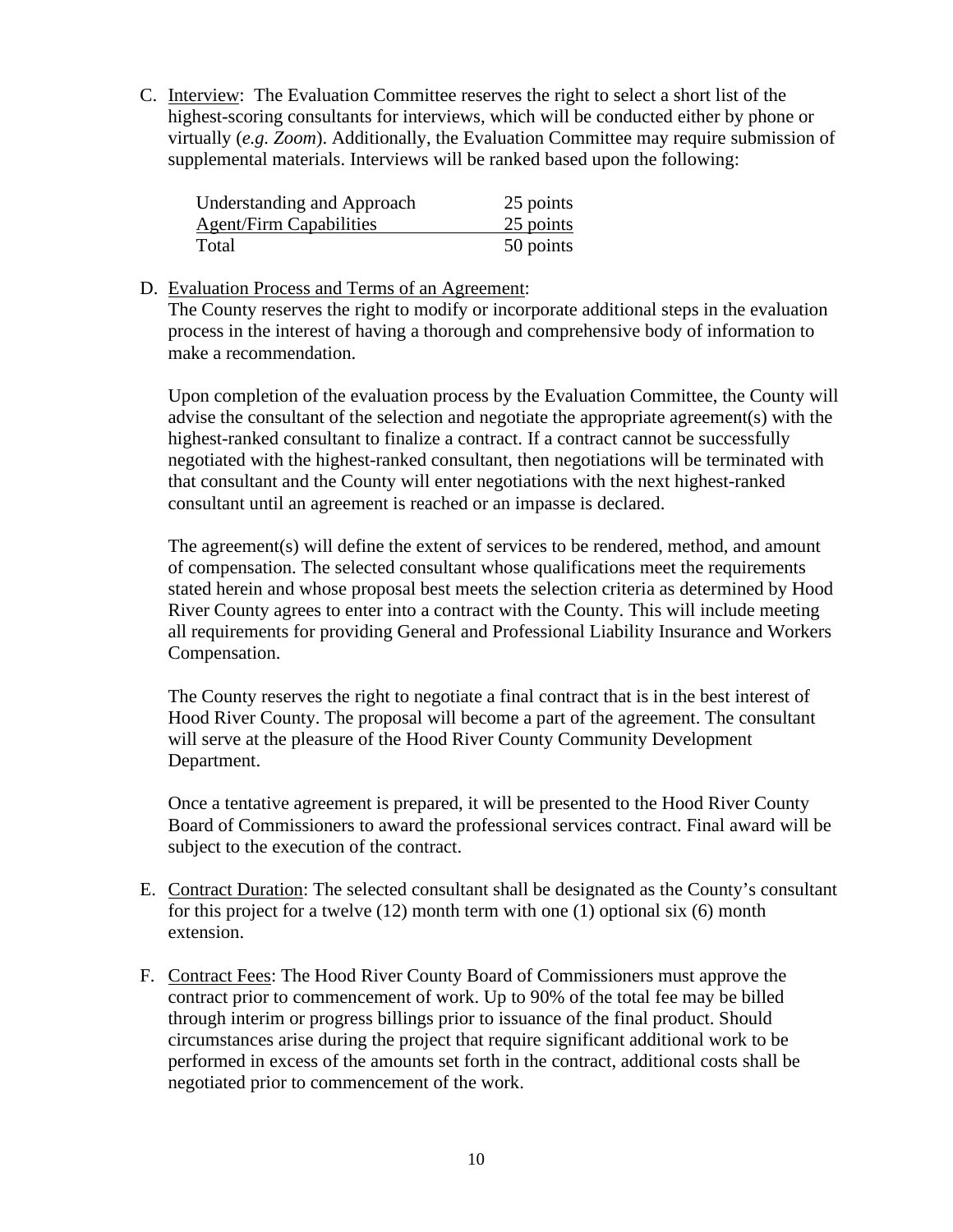- G. Acceptance or Rejection of Negotiation of Proposals: The County reserves the right to reject any or all proposals, to waive any irregularities in the request for proposal, to accept or reject any item or combination of items in a proposal, to request additional information or clarifications from respondents, and to negotiate or hold interviews with any one or more of the respondents. By requesting proposals, the County is in no way obligated to award a contract or to pay expenses of the proposing firms in connections with the preparation or submission of a proposal. Furthermore, the County reserves the right to reject any and all proposals prior to execution of a contract, with no penalty to Hood River County.
- H. Notice of Award and Appeal Process: A single consultant will be identified by the Evaluation Committee and a notification letter will be sent to all consultants. Any consultant wishing to appeal the recommendation must do so in writing within seven (7) business days of the notice being sent.

| <b>Tentative Schedule for Selection Process:</b> |                      |
|--------------------------------------------------|----------------------|
| <b>RFP</b> Posting on Website                    | April 8, 2022        |
| Legal Advertisement (Submitted)                  | April 8, 2022        |
| <b>Proposal Submission Deadline</b>              | May 23, 2022         |
| Interviews (Optional)                            | Week of June 6, 2022 |
| Notice of Intent to Award (Tentative)            | Jun 22, 2022         |
| Contract Award (Tentative)                       | July 1, 2022         |
|                                                  |                      |

*Note: This is the County's desired schedule. The County reserves the right to modify it.* 

- J. Initial Scope and Fee Proposal: An initial scope and fee proposal will be required to be submitted within 7 calendar days of notification. The consultant selection process will be carried out consistent with Oregon Revised Statutes, Chapter 279C. The County will attempt to negotiate a satisfactory contract including fee with the top ranked consultant as specified in Section K below.
- K. Negotiations: After reviewing and ranking proposals, Hood River County will begin negotiating a contract with the highest ranked consultant. Hood River County will direct contract negotiations toward discussing, refining and finalizing the following:
	- 1. The specific scope of services related to the referenced project.
	- 2. The consultant's performance obligations and performance schedule.
	- 3. The consultant's payment methodology as it relates to the rates and number of hours, and a maximum amount payable to the consultant for services related to the Comprehensive Plan Update that is fair and reasonable to Hood River County as determined solely by Hood River County, taking into account the value, scope, complexity and nature of the project.
	- 4. Any other conditions or provisions the County believes to be in its best interest to negotiate.

Hood River County shall, either orally or in writing, formally terminate negotiations with the highest ranked consultant, if Hood River County and the consultant are unable for any reason to reach agreement on a contract within a reasonable amount of time. Hood River